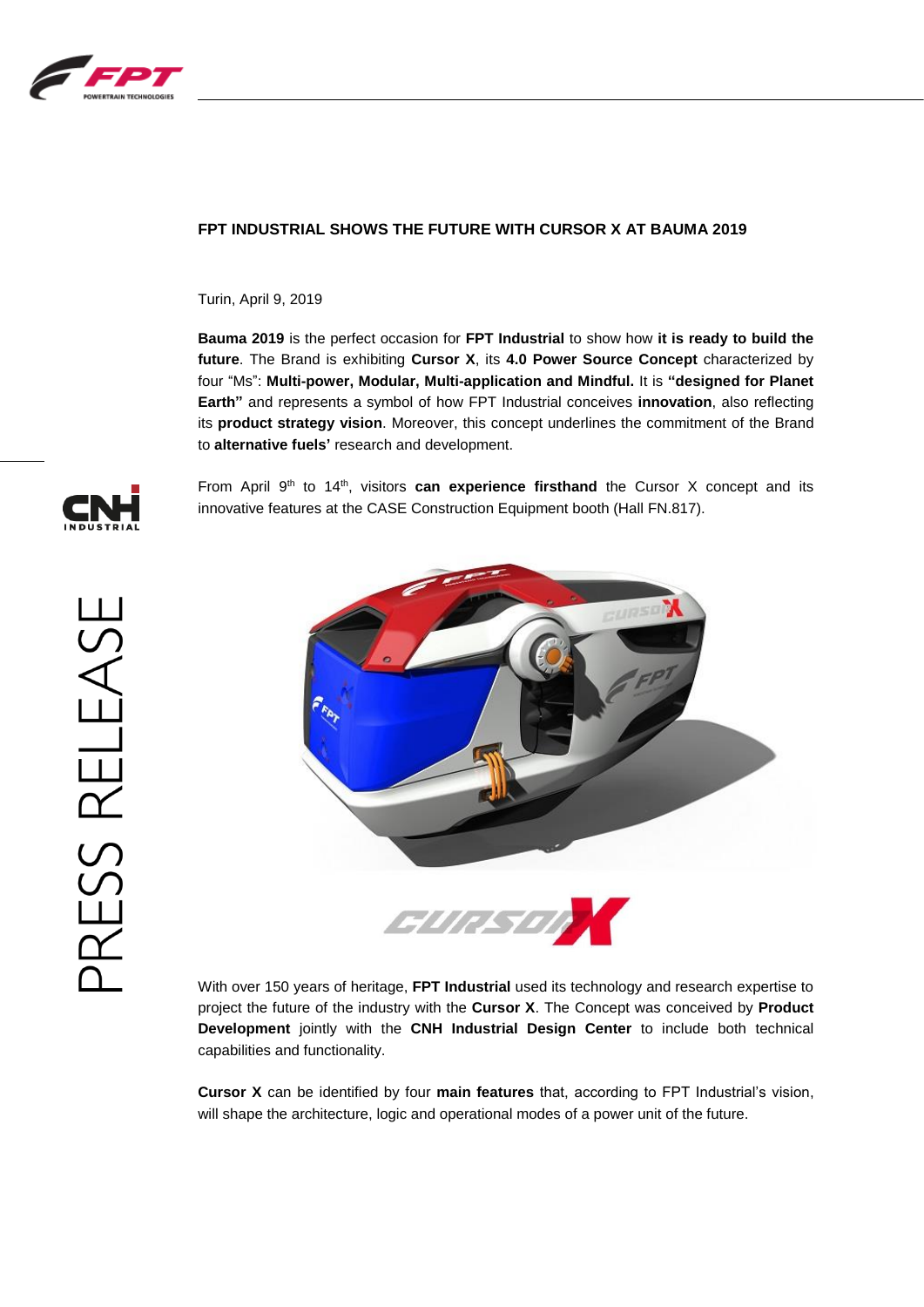

### **Multi-power**

The Cursor X Concept would adapt to provide the most suitable solution for the customer's business and mission, whether based on **Natural Gas** internal combustion, **Hydrogen Fuel Cell** electric generation, or on **battery-stored energy**. This range allows combinations from pure electric to parallel and serial hybrid. Energy transfer to the wheels would change accordingly, with the option of a mechanical transmission to be coupled with electric drivelines.

## **Modular**

The Power Source Concept would be the same size as an internal combustion engine, with a modular architecture that allows **easy assembly, vehicle integration, servicing and full scalability**. The modularity would allow the solution to be implemented with all FPT Industrial engine families in a wide range of power nodes. It could also be supplied as an all-inclusive package or in a knock down configuration.

### **Multi-application**

Thanks to its wide range of options, the Cursor X is designed to supply energy for traction, auxiliary systems, implements and PTOs **to any kind of industrial vehicle or machine** – from delivery vans to buses, from small dozers to crawler excavators, from specialty tractors to combines. The solution could also be offered as a pre-validated standard package for lowvolume products that require electrification.

### **Mindful**

The Power Source Concept has been designed to have **self-learning capability** and to provide **a significant amount of information** for further hardware and software design developments. It could be **equipped with processors and sensors** that recognize anomalies, analyze wear and tear and **predict maintenance needs**. It could also be connected for continuous communication with the external environment, sending valuable operational data to stakeholders. Overall, the Cursor X is intended to be aware of its status, capable of **anticipating future trends** through the exploration of Artificial Intelligence and enabled to interact with the Control Room.

This configuration will shift the complexity of a powertrain to storage and energy management. As a result, FPT Industrial's focus will also change. *"Since FPT Industrial has always been at the forefront of high-added value products, we gladly embrace this evolution of our business focus to be a full system integrator, a full-range multi-power player and a full-cycle service solution provider for a new generation of intelligent power sources"*, said **Annalisa Stupenengo, Powertrain President**. *"We have been game changers many times in our history, introducing technological breakthroughs such as Common Rail and the HI-eSCR system. Our innovative DNA helps us to build what we want to be in the future: a 4.0 Powertrain Brand offering solutions to 4.0 customers."*

The Cursor X will deliver power according to specific missions and customers' needs. The **Natural Gas** configuration, with an electric mode option, would be ideal for metropolitan and